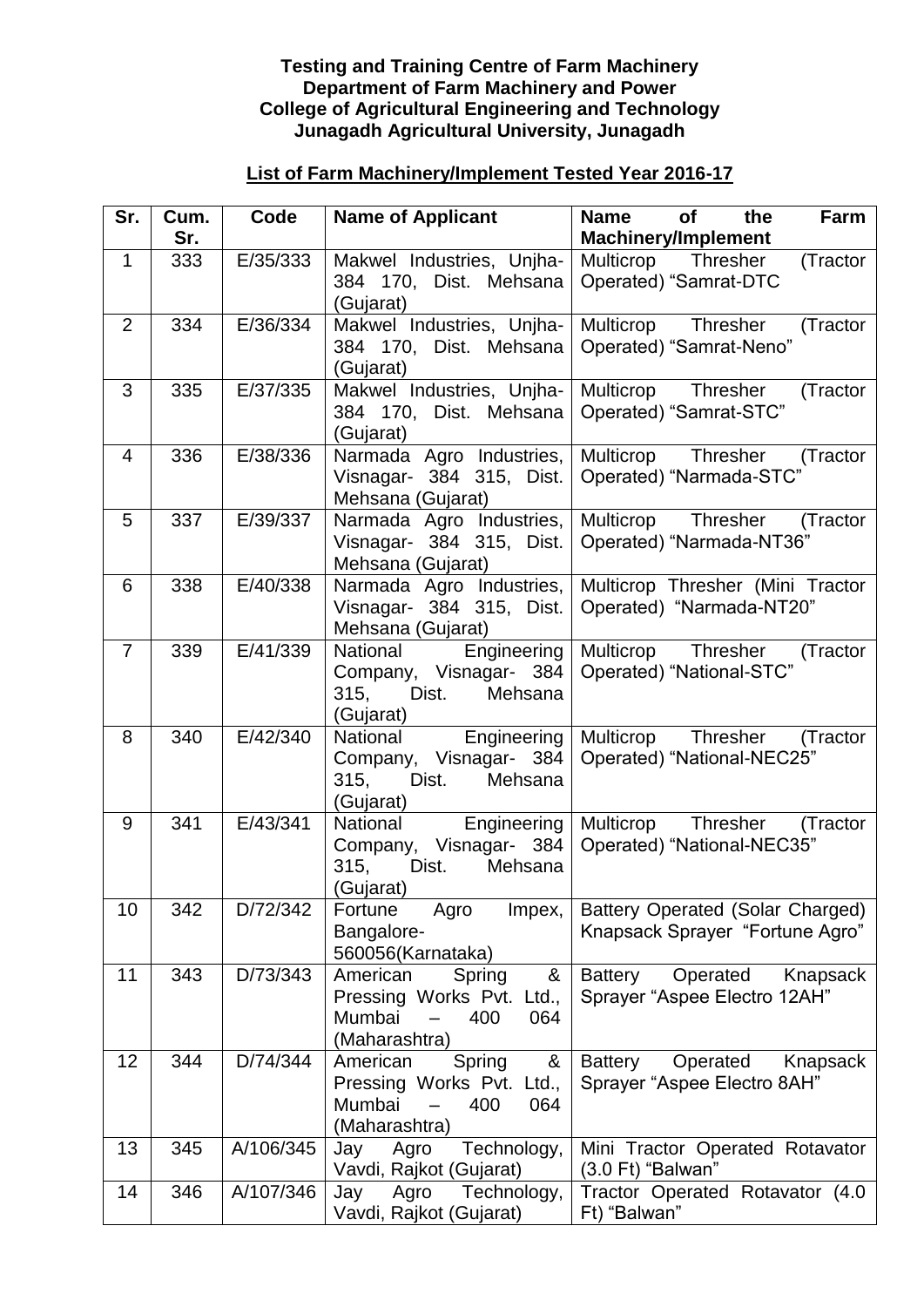| 15 | 347 | A/108/347 | Agro Technology,<br>Jay                                                                                | Tractor Operated Rotavator (5.0                                                                      |
|----|-----|-----------|--------------------------------------------------------------------------------------------------------|------------------------------------------------------------------------------------------------------|
|    |     |           | Vavdi, Rajkot (Gujarat)                                                                                | Ft) "Balwan"                                                                                         |
| 16 | 348 | A/109/348 | Technology,<br>Agro<br>Jay<br>Vavdi, Rajkot (Gujarat)                                                  | Tractor Operated Rotavator (6.0<br>Ft) "Balwan"                                                      |
| 17 | 349 | A/110/349 | <b>New</b><br>K.D.<br>Engineering<br>Works, Vatva, Ahmedabad-<br>382 445 (Gujarat)                     | Tractor Operated Rotavator (5.0<br>Ft) "New Hindustan"                                               |
| 18 | 350 | A/111/350 | Khedut Agro Engineering<br>Pvt. Ltd., Veraval (Shapar)-<br>024,<br>Dist.<br>Rajkot<br>360<br>(Gujarat) | Tractor Operated Rotavator (160<br>cm / 5.0 Ft) "Khedut"                                             |
| 19 | 351 | A/112/351 | Khedut Agro Engineering<br>Pvt. Ltd., Veraval (Shapar)-<br>360<br>024,<br>Dist.<br>Rajkot<br>(Gujarat) | Tractor Operated Rotavator (185<br>cm / 6.0 Ft) "Khedut"                                             |
| 20 | 352 | A/113/352 | Khedut Agro Engineering<br>Pvt. Ltd., Veraval (Shapar)-<br>024,<br>Rajkot<br>360<br>Dist.<br>(Gujarat) | Tractor Operated Rotavator (210<br>cm / 7.0 Ft) "Khedut"                                             |
| 21 | 353 | D/75/353  | Richfield<br>International,<br>Rajkot-360 004 (Gujarat)                                                | <b>Battery</b><br>Operated<br>Knapsack<br>Sprayer "Richfield-Premier Plus"                           |
| 22 | 354 | D/76/354  | Shraddha Metal Industries,<br>Jamnagar-361<br>004<br>(Gujarat)                                         | Operated<br><b>Battery</b><br>Knapsack<br>Sprayer "Shradhha-7 Star"                                  |
| 23 | 355 | F/23/355  | Krushi Udhyog<br>Bhagwati<br>Ahmedabad<br>Ltd.,<br>Pvt.<br>(Gujarat)                                   | Manually operated Chaff Cutter<br>"Gokul- Bhagwati"                                                  |
| 24 | 356 | F/24/356  | Krushi Udhyog<br>Bhagwati<br>Ahmedabad<br>Pvt.<br>Ltd.,<br>(Gujarat)                                   | Dual type Chaff Cutter (Fly Wheel<br>type, Manually / 1-HP Power<br>Operated) "Gokul- Bhagwati"      |
| 25 | 357 | A/114/357 | Gurukrupa Agro Machinery,<br>Ahmedabad-382415<br>Gujarat)                                              | Tractor Operated Rotavator (5.0<br>Ft) "Pramukh"                                                     |
| 26 | 358 | A/115/358 | Gurukrupa Agro Machinery,<br>Ahmedabad-382415<br>(Gujarat)                                             | Mini Tractor Operated Rotavator<br>(3.0 Ft) "Pramukh"                                                |
| 27 | 359 | B/93/359  | Shreeji<br>Darshan<br>Agriculture, Lunsar, Dist.<br>Morbi (Gujarat)                                    | Seed cum Fertilizer Drill (17-Tyne)<br>"Shreeji Darshan"                                             |
| 28 | 360 | B/94/360  | Vasu Engineering Works,<br>Rau, Dist. Indore (M.P.)                                                    | Seed cum Fertilizer Drill (9-Tyne)<br>"Patidar-Bhoot Brothers"                                       |
| 29 | 361 | A/116/361 | Loriya Agro Equipment, At.<br>Vavdi,<br>Rajkot<br>Dist.<br>(Gujarat)                                   | Hydraulically<br>Two<br><b>Bottom</b><br>Reversible Mould Board Plough<br>(Tractor Mounted) "Loriya" |
| 30 | 362 | A/117/362 | Bhagvati Agriculture Equ.<br>Mfg., At.: Halvad,<br>Dist.<br>Morbi (Gujarat)                            | Leveller<br>Tractor<br>Mounted<br>"Bhagvati"                                                         |
| 31 | 363 | A/118/363 | Bhagvati Agriculture<br>Equ.<br>Mfg.,<br>At.: Halvad,<br>Dist.<br>Morbi                                | Nine<br>Tyne<br>Cultivator<br>(Tractor<br>Mounted) "Bhagvati"                                        |
| 32 | 364 | A/118/364 | Vishwakarma Agriculture,<br>Works, Dhrangadhra, Dist.<br>Surendranagar (Gujarat)                       | Tractor<br>Mounted<br>Leveller<br>"Vishwakarma"                                                      |
| 33 | 365 | A/120/365 | Vishwakarma<br>Agriculture,<br>Works, Dhrangadhra, Dist.                                               | <b>Nine</b><br>Cultivator<br>(Tractor<br>Tyne<br>Mounted) "Vishwakarma"                              |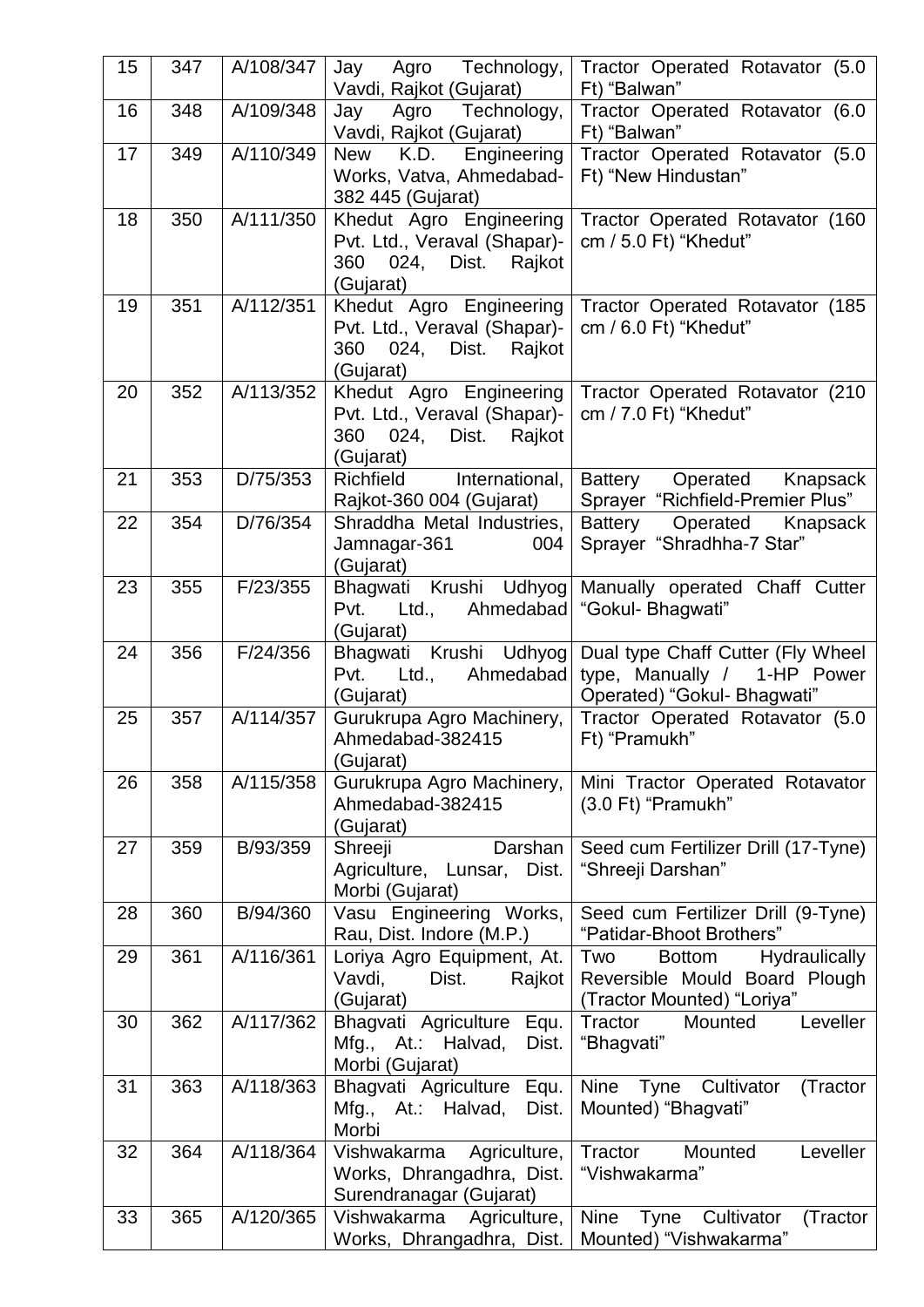|    |     |           | Surendranagar (Gujarat)                                                                                       |                                                                                            |
|----|-----|-----------|---------------------------------------------------------------------------------------------------------------|--------------------------------------------------------------------------------------------|
| 34 | 366 | D/77/366  | Padgilwar Agro Industries,<br>Nagpur-440008<br>(Maharashtra)                                                  | Operated<br>Knapsack<br>Battery<br>Fertilizer<br>Sprayer<br>cum<br>Broadcaster "Padgilwar" |
| 35 | 367 | D/78/367  | <b>RSR</b><br>Retail<br>Pvt.<br>Ltd.,<br>Noida-201 301 (U.P.)                                                 | <b>Battery</b><br>Knapsack<br>Operated<br>Sprayer "Hynext"                                 |
| 36 | 368 | E/44/368  | <b>Bharat Engineering Works,</b><br>Jasdan-360<br>050,<br>Dist.:<br>Rajkot (Gujarat)                          | Tractor<br>Operated<br>Groundnut<br>Digger cum Shaker "Jai Hind-<br>Bharat"                |
| 37 | 369 | D/79/369  | Ltd.,<br>Agri<br>Pvt.<br>Tivona<br>Indore-452 007 (M.P.)                                                      | Knapsack<br>Sprayer<br>Dual<br>Type<br>"Tivona-Masand Super"                               |
| 38 | 370 | F/25/370  | <b>Bharat Engineering Works,</b><br>Jasdan-360<br>050,<br>Dist.:<br>Rajkot (Gujarat)                          | Chaff<br>Cutter<br>(3-HP<br>Power<br>Operated) "Jai Hind - Bharat"                         |
| 39 | 371 | F/26/371  | <b>Bharat Engineering Works,</b><br>Jasdan-360<br>050,<br>Dist.:<br>Rajkot (Gujarat)                          | Chaff<br>(Cylinder<br>Cutter<br>type,<br>Tractor PTO Operated) "Jai Hind-<br>Bharat"       |
| 40 | 372 | F/27/372  | Works,<br><b>Vishvas</b><br>Iron<br>Jasdan-360<br>050,<br>Dist.<br>Rajkot (Gujarat)                           | Chaff<br>Cutter (Cylinder<br>type,<br>Tractor PTO Operated) "Vishvas -<br>Girnar"          |
| 41 | 373 | F/28/373  | Trunk<br>Factory,<br>Patel<br>Anand-388 001 (Gujarat)                                                         | Manually operated Chaff Cutter<br>"PTF"                                                    |
| 42 | 374 | D/80/374  | Mitushi Enterprises, New<br>Delhi - 110 027                                                                   | Battery Operated (Solar Charged)<br>Knapsack Sprayer "Hymax"                               |
| 43 | 375 | B/95/375  | Best Engineering Works,<br>P.O.<br>Ilol,<br>Dist.:<br>Himmatnagar (Gujarat)                                   | Seed Drill (11-Tyne) "Best"                                                                |
| 44 | 376 | B/96/376  | Dharti Agro Industries, At:<br>Akhol<br>Deesa,<br>Moti<br>Ta.:<br>Dist.:<br>Banaskantha<br>(Gujarat)          | Seed cum Fertilizer Drill (7-Tyne)<br>"Dharti"                                             |
| 45 | 377 | D/81/377  | Hymark Agritech Pvt. Ltd., F. Battery<br>21, Sector-11, Noida-201301<br>UP                                    | Operated<br>Knapsack<br>Sprayer "Hymark-HK-51S"                                            |
| 46 | 378 | D/82/378  | Gajanan<br>Engineering<br>Works, Sara Road, Halvad-<br>363330<br>Dist.:<br>Morbi<br>(Gujarat)                 | <b>Tractor Operated Power Sprayer</b><br>"Aanjney-Gajanan"                                 |
| 47 | 379 | D/83/379  | Industries,<br>Zenith<br>Agro<br>Indore 452 001 (M.P.)                                                        | <b>Battery Operated (Solar Charged)</b><br>Knapsack Sprayer "Zenith"                       |
| 48 | 380 | A/121/380 | Laxmiji Engineering Works,<br>Dholka, Dist.: Ahmedabad<br>(Gujarat)                                           | <b>Tractor Drawn Trailed Offset Disc</b><br>Harrow (7x7 Disc) "Laxmiji"                    |
| 49 | 381 | B/97/381  | Bhavani<br>Agro<br>Industries,<br>At: Moti Akhol Ta.: Deesa,<br>Dist.:<br><b>Banaskantha</b><br>(Gujarat)     | Seed cum Fertilizer Drill (8-Tyne)<br>"Bhavani"                                            |
| 50 | 382 | B/98/382  | Captain Tractors Pvt. Ltd.,<br>At: Veraval (Shapar)-360<br>024 Ta.: Kotada Sangani,<br>Dist. Rajkot (Gujarat) | Seed cum Fertilizer Drill (7-Tyne,<br>Mini Tractor Mounted) "Captain"                      |
| 51 | 383 | B/99/383  | Captain Tractors Pvt. Ltd.,<br>At: Veraval (Shapar)-360<br>024 Ta.: Kotada Sangani,<br>Dist. Rajkot (Gujarat) | Seed cum Fertilizer Drill (5-Tyne,<br>Mini Tractor Mounted) "Captain"                      |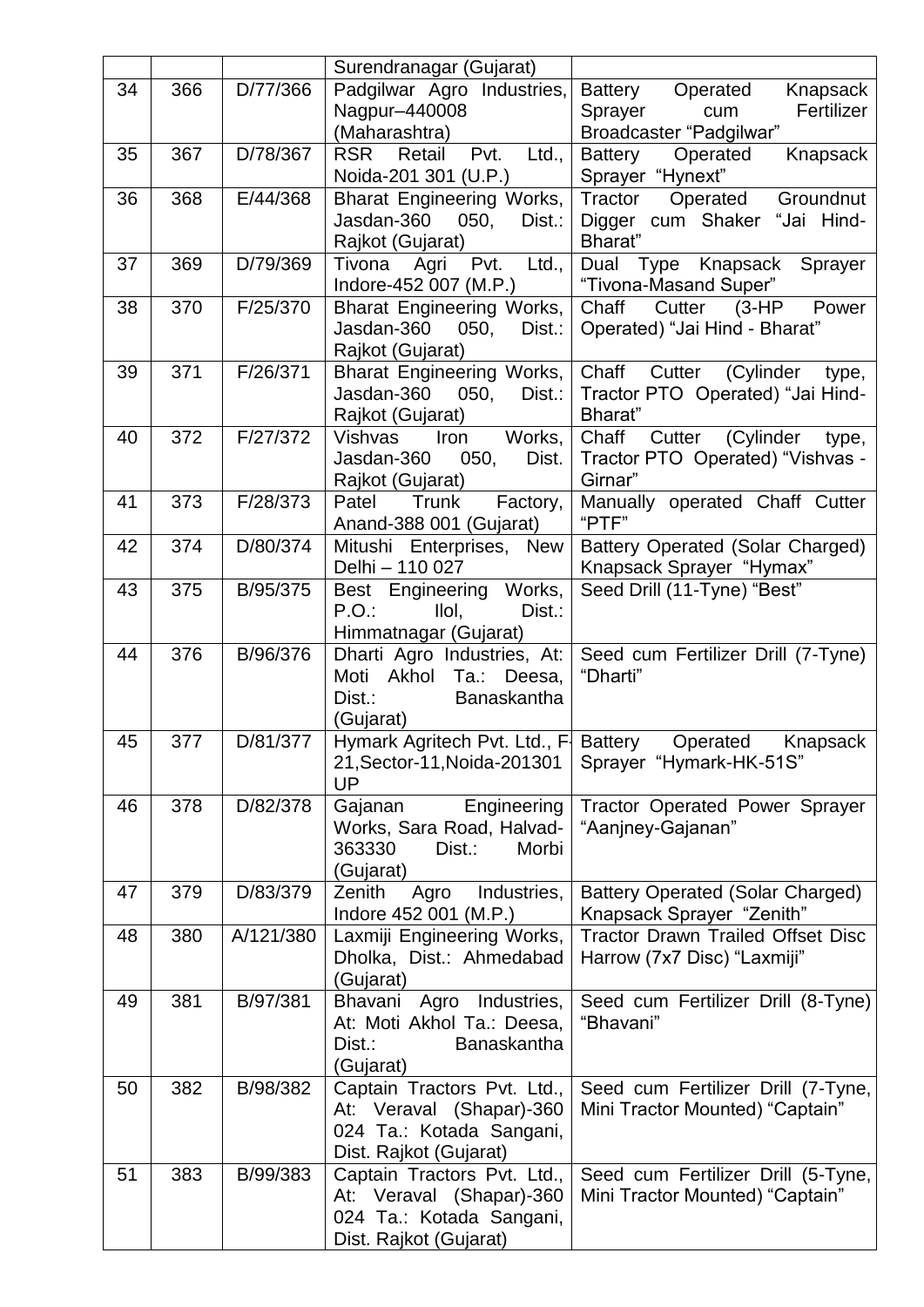| 52 | 384 | A/122/384 | Khedut Agro Engineering<br>Pvt. Ltd., Veraval (Shapar)-<br>024,<br>Dist.<br>Rajkot<br>360<br>(Gujarat)        | Mini Tractor Operated Rotavator<br>(100 cm / 3.0 Ft) "Khedut"                                                            |
|----|-----|-----------|---------------------------------------------------------------------------------------------------------------|--------------------------------------------------------------------------------------------------------------------------|
| 53 | 385 | D/84/385  | Padgilwar Agro Industries,<br>Nagpur-440008<br>(Maharashtra)                                                  | <b>Battery</b><br>Operated<br>Knapsack<br>Sprayer "Padgilwar"                                                            |
| 54 | 386 | D/85/386  | Padgilwar Agro Industries,<br>Nagpur-440008<br>(Maharashtra)                                                  | Dual Type<br>Knapsack Sprayer<br>"Padgilwar"                                                                             |
| 55 | 387 | D/86/387  | Pvt.<br>Ltd.,<br>Tivona<br>Agri<br>Indore-452 007 (M.P.)                                                      | Dual Type Knapsack Sprayer<br>"Tivona-Masand Kohinoor"                                                                   |
| 56 | 388 | A/123/388 | Shreeji<br>Darshan<br>Agriculture, Lunsar, Dist.<br>Morbi (Gujarat)                                           | Three<br>Hydraulically<br><b>Bottom</b><br>Reversible Mould Board Plough<br>(Tractor<br>Mounted)<br>"Shreeji<br>Darshan" |
| 57 | 389 | A/124/389 | Darshan<br>Shreeji<br>Agriculture, Lunsar, Dist.<br>Morbi (Gujarat)                                           | Two<br>Hydraulically<br><b>Bottom</b><br>Reversible Mould Board Plough<br>"Shreeji<br>(Tractor<br>Mounted)<br>Darshan"   |
| 58 | 390 | A/125/390 | Khedut Agro Engineering<br>Pvt. Ltd., Veraval (Shapar)-<br>360<br>024, Dist.<br>Rajkot<br>(Gujarat)           | Tractor Operated Rotavator (235<br>cm / 8.0 Ft) "Khedut"                                                                 |
| 59 | 391 | A/126/391 | Loriya Agro Equipment, At.<br>Vavdi,<br>Dist.<br>Rajkot<br>(Gujarat)                                          | Two<br><b>Bottom</b><br>Hydraulically<br>Reversible Mould Board Plough<br>(Tractor Mounted) "Loriya"                     |
| 60 | 392 | A/127/392 | Darshan<br>Shreeji<br>Agriculture, Lunsar, Dist.<br>Morbi (Gujarat)                                           | Two<br>Hydraulically<br><b>Bottom</b><br>Reversible Mould Board Plough<br>(Tractor<br>Mounted)<br>"Shreeji<br>Darshan"   |
| 61 | 393 | A/128/393 | At: Veraval (Shapar)-360<br>024 Ta.: Kotada Sangani,<br>Dist. Rajkot (Gujarat)                                | Captain Tractors Pvt. Ltd., Mini Tractor Operated Rotavator<br>$(1.0 M)$ "Captain"                                       |
| 62 | 394 | D/87/394  | <b>RSR</b><br>Retail<br>Pvt.<br>Ltd.,<br>Noida-201 301 (U.P.)                                                 | <b>Battery Operated (Solar Charged)</b><br>Knapsack Sprayer<br>"RSR Retail<br>Pvt. Ltd., HY-910"                         |
| 63 | 395 | D/88/395  | <b>RSR</b><br>Retail<br>Pvt.<br>Ltd.,<br>Noida-201 301 (U.P.)                                                 | Battery<br>Operated<br>Knapsack<br>"RSR Retail Pvt. Ltd.,<br>Sprayer<br>HY-805""                                         |
| 64 | 396 | D/89/396  | <b>RSR</b><br>Retail<br>Pvt.<br>Ltd.,<br>Noida-201 301 (U.P.)                                                 | Dual Type Knapsack Sprayer<br>"RSR Retail Pvt. Ltd., HY-807"                                                             |
| 65 | 397 | D/90/397  | <b>RSR</b><br>Retail<br>Pvt.<br>Ltd.,<br>Noida-201 301 (U.P.)                                                 | Dual Type (Battery-Solar charged<br>/ Hand) Knapsack Sprayer "RSR<br>Retail Pvt. Ltd., HY-930"                           |
| 66 | 398 | A/129/398 | Captain Tractors Pvt. Ltd.,<br>At: Veraval (Shapar)-360<br>024 Ta.: Kotada Sangani,<br>Dist. Rajkot (Gujarat) | Mini Tractor Operated Rotavator<br>$(0.8 M)$ "Captain"                                                                   |
| 67 | 399 | A/130/399 | Captain Tractors Pvt. Ltd.,<br>At: Veraval (Shapar)-360<br>024 Ta.: Kotada Sangani,<br>Dist. Rajkot (Gujarat) | Mini Tractor Operated Rotavator<br>$(1.2 M)$ "Captain"                                                                   |
| 68 | 400 | D/91/400  |                                                                                                               | Raja Enterprises, Guru Teg   Tractor Operated Power Sprayer                                                              |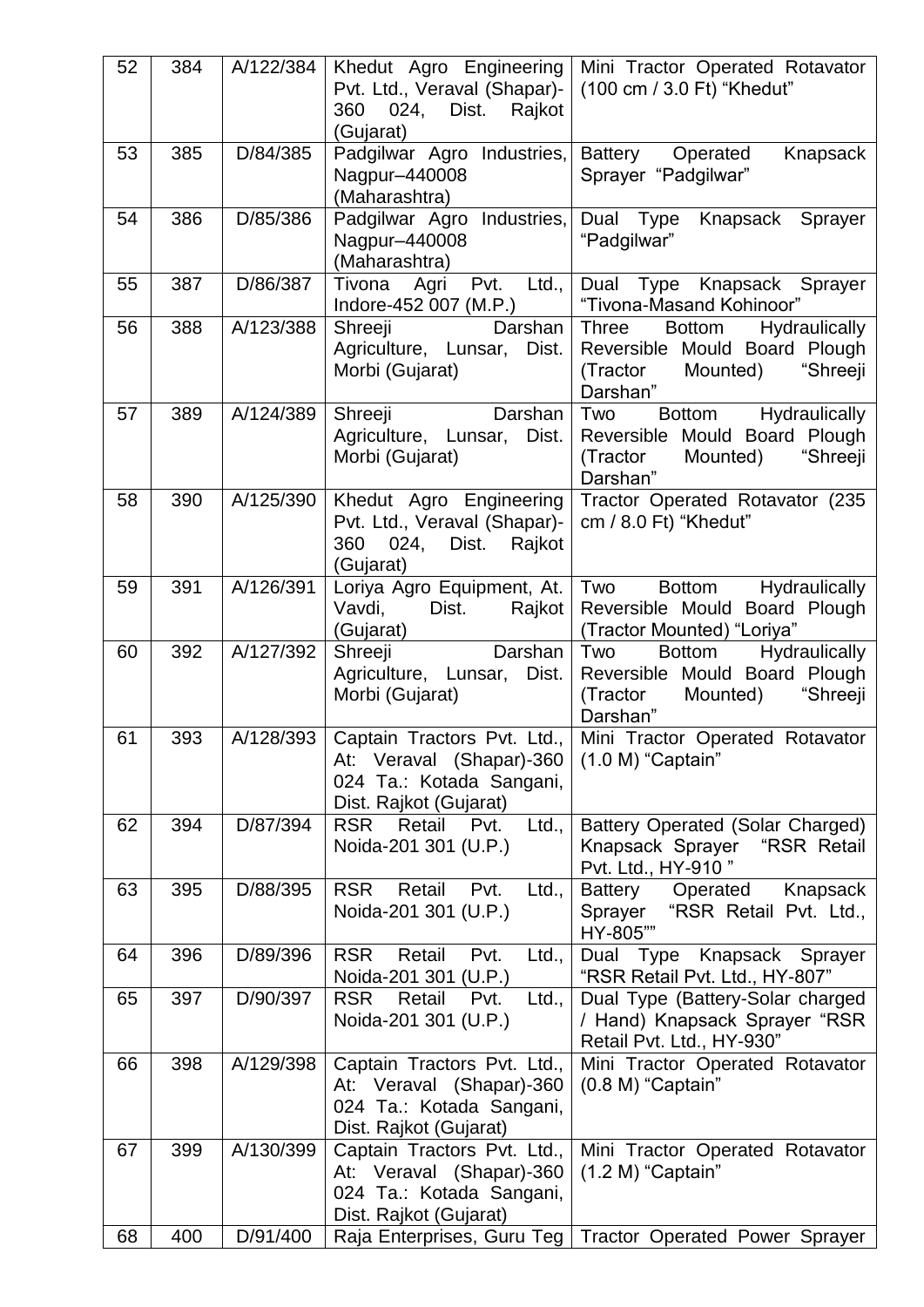|    |     |           | <b>Bhadur</b><br>Market,                                                                                      | "Raja Spray"                                                                                                                              |
|----|-----|-----------|---------------------------------------------------------------------------------------------------------------|-------------------------------------------------------------------------------------------------------------------------------------------|
|    |     |           | Dist.<br>Ahmedagarh,<br>Sangrur, (Punjab)                                                                     |                                                                                                                                           |
| 69 | 401 | D/92/401  | Almighty Agrotech Pvt. Ltd.,  <br>Metoda-360<br>021,<br>Dist.<br>Rajkot (Gujarat)                             | <b>Battery Operated Knapsack Spraye</b><br>"Alap Gold Power"                                                                              |
| 70 | 402 | D/93/402  | Almighty Agrotech Pvt. Ltd.,<br>Metoda-360<br>021,<br>Dist.<br>Rajkot (Gujarat)                               | Dual Type Knapsack Sprayer<br>"Alap 2 in 1 Power"                                                                                         |
| 71 | 403 | D/94/403  | Almighty Agrotech Pvt. Ltd.,  <br>Metoda-360<br>021,<br>Dist.<br>Rajkot (Gujarat)                             | <b>Battery</b><br>Operated<br>Knapsack<br>Sprayer "Alap Greeen Power"                                                                     |
| 72 | 404 | D/95/404  | Almighty Agrotech Pvt. Ltd.,<br>Metoda-360<br>021,<br>Dist.<br>Rajkot (Gujarat)                               | Electric Motor Operated Power<br>Sprayer "Alap HTP"                                                                                       |
| 73 | 405 | D/96/405  | Mitushi Enterprises, New<br>Delhi - 110 027                                                                   | Operated Knapsack<br>Battery<br>Sprayer "Hymax HX-108"                                                                                    |
| 74 | 406 | D/97/406  | Engineering<br>Gajanan<br>Halvad-363330<br>Works,<br>Dist.: Morbi (Gujarat)                                   | Tractor Operated Trailed Type<br>Power Sprayer "Parijat-Gajanan"                                                                          |
| 75 | 407 | D/98/407  | Hymark Agritech Pvt. Ltd.,<br>Noida-201 301 (U.P.)                                                            | Dual Type (Battery-Solar charged<br>Knapsack<br>Hand)<br>Sprayer<br>"Hymark Agritech Pvt. Ltd. - HK<br>59S"                               |
| 76 | 408 | D/99/408  | Hymark Agritech Pvt. Ltd.,<br>Noida-201 301 (U.P.)                                                            | Type Knapsack Sprayer<br>Dual<br>"Hymark Agritech Pvt. Ltd.-HK-<br>55S"                                                                   |
| 77 | 409 | E/45/409  | Khedut Agro Engineering<br>Pvt. Ltd., Veraval (Shapar)-<br>360<br>024,<br>Dist.<br>Rajkot<br>(Gujarat)        | Groundnut<br>Tractor<br>Operated<br>Digger cum Shaker "Khedut"                                                                            |
| 78 | 410 | E/46/410  | Bhoomi Agro<br>Industries,<br>Dist.<br>Rajkot  <br>Matoda,<br>(Gujarat)                                       | Tractor<br>Groundnut<br>Operated<br>Digger cum Shaker "Bhoomi"                                                                            |
| 79 | 411 | A/131/411 | Shreeji<br>Darshan<br>Agriculture, Lunsar,<br>Dist.<br>Morbi (Gujarat)                                        | Two<br>Double<br>Cylinder<br><b>Bottom</b><br>Hydraulically<br>Reversible<br>Mould<br>Board Plough (Tractor Mounted)<br>"Shreeji Darshan" |
| 80 | 412 | A/132/412 | Shreeji<br>Darshan<br>Agriculture, Lunsar,<br>Dist.<br>Morbi (Gujarat)                                        | Mechanically<br>Two<br><b>Bottom</b><br>Reversible Mould Board Plough<br>"Shreeji<br>(Tractor<br>Mounted)<br>Darshan"                     |
| 81 | 413 | A/133/413 | Captain Tractors Pvt. Ltd.,<br>At: Veraval (Shapar)-360<br>024 Ta.: Kotada Sangani,<br>Dist. Rajkot (Gujarat) | Two<br><b>Bottom</b><br>Mechanically<br>Reversible Mould Board Plough<br>(Mini Tractor Mounted) "Captain"                                 |
| 82 | 414 | A/134/414 | Captain Tractors Pvt. Ltd.,<br>At: Veraval (Shapar)-360<br>024 Ta.: Kotada Sangani,<br>Dist. Rajkot (Gujarat) | Two Bottom Mould Board Plough<br>(Mini Tractor Mounted) "Captain"                                                                         |
| 83 | 415 | A/135/415 | Captain Tractors Pvt. Ltd.,<br>At: Veraval (Shapar)-360<br>024 Ta.: Kotada Sangani,<br>Dist. Rajkot (Gujarat) | Five Tyne Cultivator (Mini Tractor<br>Mounted) "Captain"                                                                                  |
| 84 | 416 | A/136/416 | Captain Tractors Pvt. Ltd., Seven                                                                             | Tyne<br>Cultivator<br>(Mini                                                                                                               |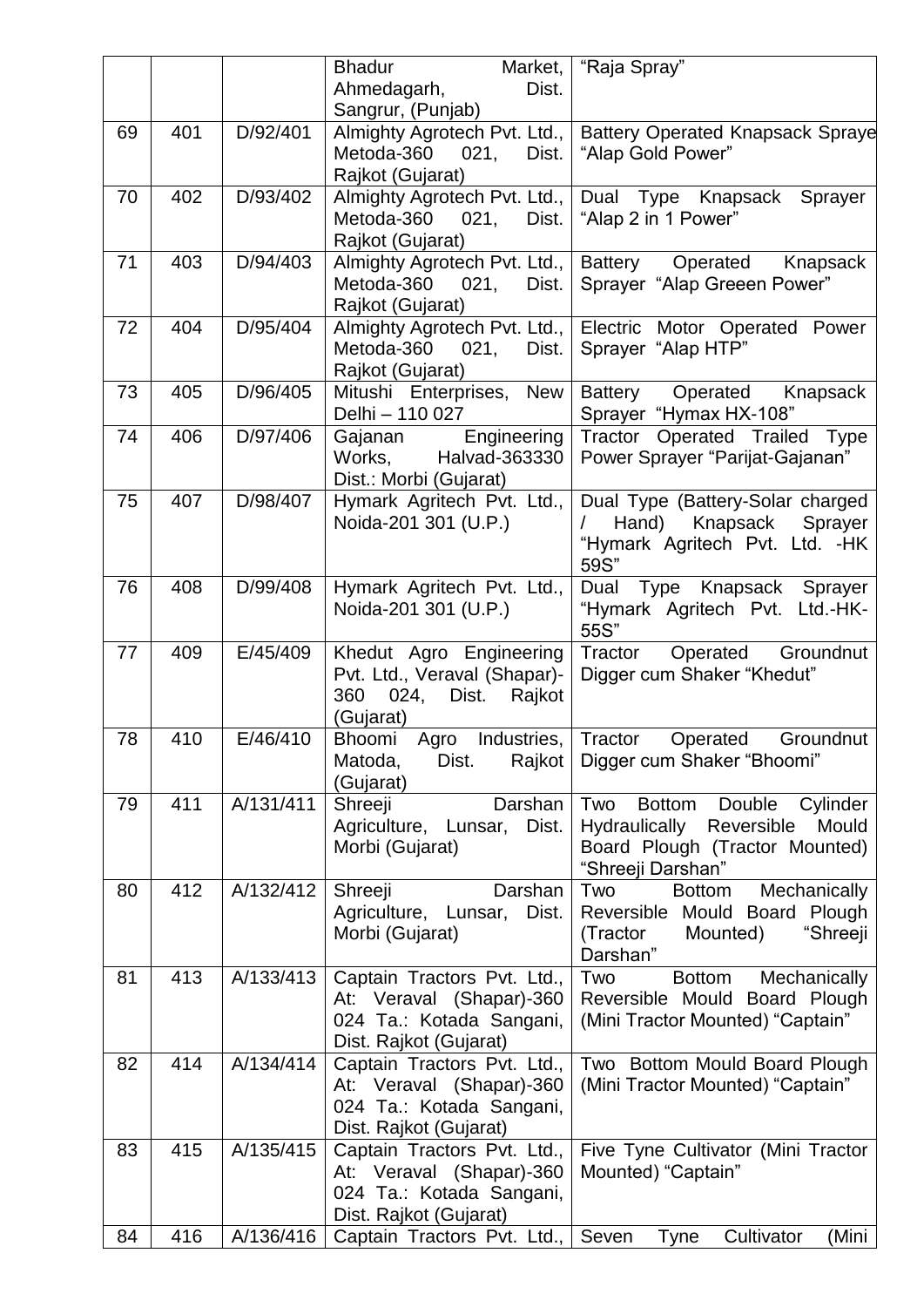|     |     |           | At: Veraval (Shapar)-360   Tractor Mounted) "Captain"      |                                                                  |
|-----|-----|-----------|------------------------------------------------------------|------------------------------------------------------------------|
|     |     |           | 024 Ta.: Kotada Sangani,                                   |                                                                  |
|     |     |           | Dist. Rajkot (Gujarat)                                     |                                                                  |
| 85  | 417 | D/100/417 | <b>New</b><br>Mitushi Enterprises,                         | Dual Type (Battery-Solar charged                                 |
|     |     |           | Delhi - 110 027                                            | Knapsack Sprayer<br>Hand)                                        |
|     |     |           |                                                            | "Mitushi Enterprises, Hymax-HX                                   |
|     |     |           |                                                            | 111"                                                             |
| 86  | 418 | B/100/418 | Krishna Agriculture Works,                                 | Seed cum Fertilizer Drill (8-Tyne)                               |
|     |     |           | At:Akhol Nani, Ta.: Deesa,<br>Banaskantha<br>Dist.:        | "Krishna"                                                        |
|     |     |           | (Gujarat)                                                  |                                                                  |
| 87  | 419 | E/47/419  | Shreeji Industries, Jasdan-                                | Groundnut Thresher<br>(Tractor                                   |
|     |     |           | 360<br>050, Dist.:<br>Rajkot                               | Operated) "Shreeji"                                              |
|     |     |           | (Gujarat)                                                  |                                                                  |
| 88  | 420 | E/48/420  | Engineering<br>Radadiya                                    | Groundnut Thresher<br>(Tractor                                   |
|     |     |           | Works, Jasdan-360 050,                                     | Operated) "Radadiya"                                             |
|     |     |           | Dist.: Rajkot (Gujarat)                                    |                                                                  |
| 89  | 421 | E/49/421  | Radadiya<br>Engineering                                    | Groundnut Thresher (Half Round /                                 |
|     |     |           | Works, Jasdan-360<br>050,                                  | Drum Type, Power Operated)                                       |
|     |     |           | Dist.: Rajkot (Gujarat)                                    | "Radadiya"                                                       |
| 90  | 422 | E/50/422  | Kishan Industries, Jasdan-                                 | (Tractor<br>Groundnut<br>Thresher                                |
|     |     |           | Dist.:<br>360<br>050.<br>Rajkot                            | Operated) "Kishan"                                               |
| 91  | 423 | E/51/423  | (Gujarat)<br>Kishan Industries, Jasdan-                    | Groundnut Thresher (Square / Box                                 |
|     |     |           | 360<br>050.<br>Dist.:<br>Rajkot                            | Type, Power Operated) "Kishan"                                   |
|     |     |           | (Gujarat)                                                  |                                                                  |
| 92  | 424 | E/52/424  | Geeta Industries, Jasdan-                                  | Groundnut Thresher (Half Round /                                 |
|     |     |           | Dist.:<br>360<br>050,<br>Rajkot                            | Drum Type, Tractor Operated)                                     |
|     |     |           | (Gujarat)                                                  | "Geeta"                                                          |
|     |     |           |                                                            |                                                                  |
| 93  | 425 | E/53/425  | Yogi<br>Agro Industries,                                   | Groundnut Thresher (Half Round /                                 |
|     |     |           | Jasdan-360050,<br>Dist.:                                   | Drum Type, Tractor Operated)                                     |
|     |     |           | Rajkot (Gujarat)                                           | "Yogi"                                                           |
| 94  | 426 | E/54/426  | Ganga Industries & Fabri.,<br>Jasdan-360<br>050,<br>Dist.: | Groundnut Thresher (Half Round /<br>Drum Type, Tractor Operated) |
|     |     |           | Rajkot (Gujarat)                                           | "Ganga"                                                          |
| 95  | 427 | E/55/427  | Jayant Engineering Works,                                  | Groundnut Thresher (Half Round /                                 |
|     |     |           | Jasdan-360<br>050,<br>Dist.:                               | Drum Type, Tractor Operated)                                     |
|     |     |           | Rajkot (Gujarat)                                           | "Jayant"                                                         |
| 96  | 428 | A/137/428 | Welding<br>Bhavani<br>Jay                                  | <b>Bottom</b><br>Hydraulically<br>Two                            |
|     |     |           | Works, At: Sarla- 363 510                                  | Reversible Mould Board Plough                                    |
|     |     |           | Dist.<br>Ta.:<br>Muli,                                     | (Tractor Mounted) "Jay Bhavani"                                  |
|     |     |           | Surendranagar (Gujarat)                                    |                                                                  |
| 97  | 429 | A/138/429 | Shree Jalaram Engineering                                  | Two<br><b>Bottom</b><br>Mechanically                             |
|     |     |           | Works, At.: Netrang - 393                                  | Reversible Mould Board Plough                                    |
|     |     |           | 130,<br>Dist.:<br><b>Bharuch</b>                           | "Shree<br>(Tractor<br>Mounted)                                   |
| 98  | 430 | D/101/430 | (Gujarat)<br>Almighty Agrotech Pvt. Ltd.,                  | Jalaram"<br>Dual Type Knapsack<br>Sprayer                        |
|     |     |           | Metoda-360<br>021,<br>Dist.                                | "Alap Steel Power 2 in 1"                                        |
|     |     |           | Rajkot (Gujarat)                                           |                                                                  |
| 99  | 431 | E/56/431  | Bhavani Agro<br>Industries,                                | Groundnut Thresher<br>(Tractor                                   |
|     |     |           | At: Moti Akhol Ta.: Deesa,                                 | Operated) "Bhavani"                                              |
|     |     |           | <b>Banaskantha</b><br>Dist.:                               |                                                                  |
|     |     |           | (Gujarat)                                                  |                                                                  |
| 100 | 432 | E/57/432  | Narmada Agro Industries, Groundnut                         | <b>Thresher</b><br>(Tractor                                      |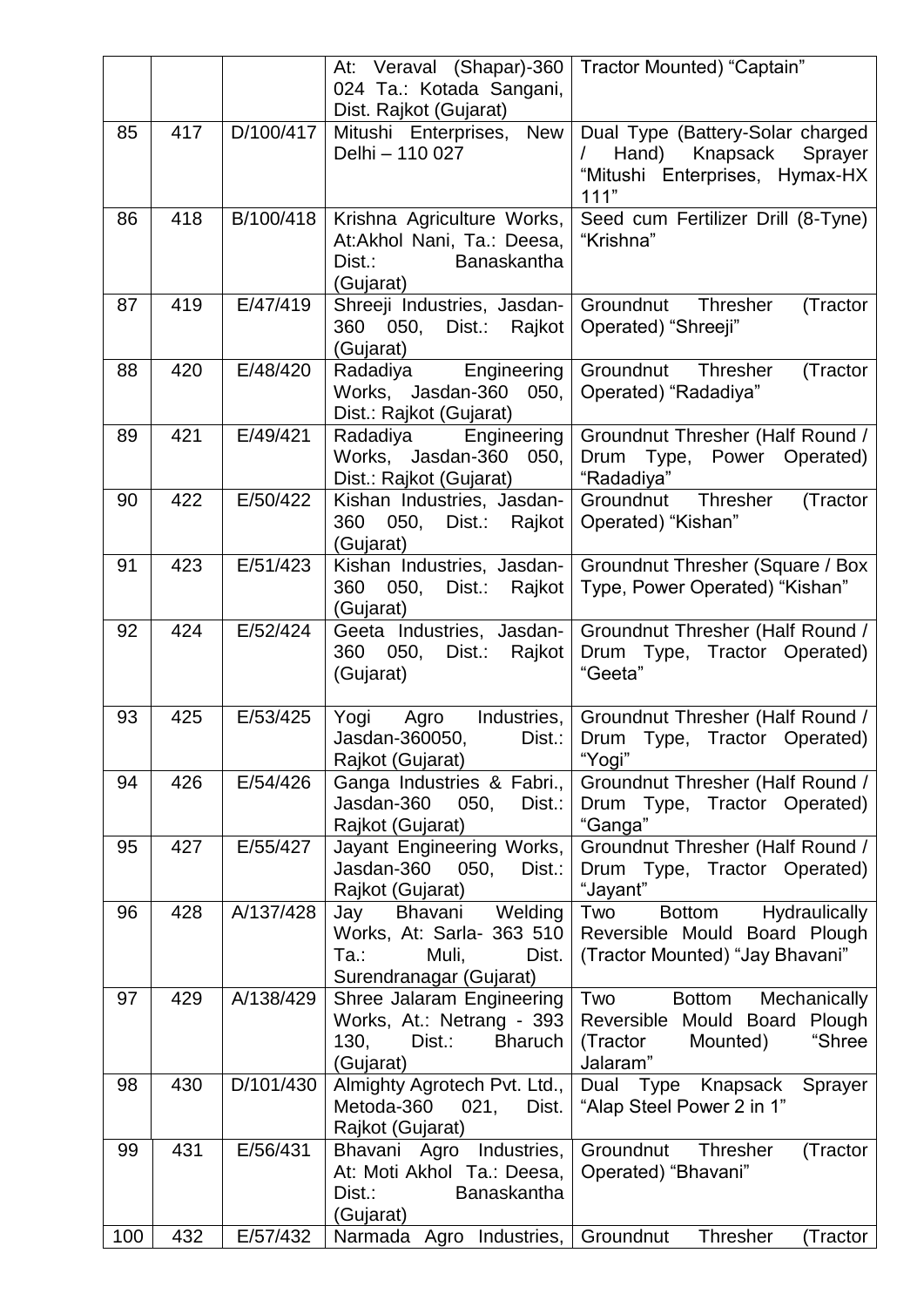|     |     |           | Mehsana (Gujarat)                                                                                                                  | Visnagar- 384 315, Dist.   Operated) "Narmada GT-9"                                       |
|-----|-----|-----------|------------------------------------------------------------------------------------------------------------------------------------|-------------------------------------------------------------------------------------------|
| 101 | 433 | E/58/433  | Agriculture<br>Shakti<br>Industries, Visnagar- 384<br>Mehsana<br>315,<br>Dist.<br>(Gujarat)                                        | Groundnut Thresher<br>(Tractor<br>Operated) "Shakti GT"                                   |
| 102 | 434 | E/59/434  | Ashish Steel Furniture &<br>Powder Coating, At & Po.<br>220,<br>llol<br>383<br>Ta.<br>Himatnagar<br>Dist.<br>Sabarkantha (Gujarat) | Multicrop Thresher (Tractor<br>Operated) "Ashish-JP<br>-5 Star"                           |
| 103 | 435 | E/60/435  | Bhavani Agro Industries,<br>At: Moti Akhol Ta.: Deesa,<br><b>Banaskantha</b><br>$Dist.$ :<br>(Gujarat)                             | Multicrop Thresher<br>(Tractor<br>Operated) "Bhavani"                                     |
| 104 | 436 | E/61/436  | Maruti Agro Engineering<br>Industries, Visnagar-384<br>315,<br>Dist.<br>Mehsana<br>(Gujarat)                                       | Multicrop Thresher<br>(Tractor<br>Operated) "Maruti"                                      |
| 105 | 437 | E/62/437  | Vijay Agriculture,<br>Panthawada -385 545, Dist.<br>Banaskantha (Gujarat)                                                          | Multicrop Thresher<br>(Tractor<br>Operated) "Vijay"                                       |
| 106 | 438 | E/63/438  | Agro Industries,<br>Laxmi<br>Nandasan-382 705, Ta.<br>Dist.<br>Mehsana<br>Kadi,<br>(Gujarat)                                       | Multicrop Thresher<br>(Tractor<br>Operated) "Laxmi"                                       |
| 107 | 439 | B/101/439 | Brahmani Welding Works,<br>Zerda, Ta.: Deesa, Dist.<br>Banaskantha (Gujarat)                                                       | Automatic Potato Planter (2-Row)<br>"Brahmani"                                            |
| 108 | 440 | B/102/440 | Maruti Engineering Works,<br>Aakhol,<br>Deesa<br>Dist.<br>Banaskantha (Gujarat)                                                    | Automatic Potato Planter (2-Row)<br>"Maruti"                                              |
| 109 | 441 | B/103/441 | Amrutlal<br>Keshavalal<br>Panchal, Deesa - 385 535,<br>Dist. Banaskantha (Gujarat)                                                 | Automatic Potato Planter (2-Row)<br>"A.K.Panchal"                                         |
| 110 | 442 | B/104/442 | Savitri<br>Shri<br>Agriculture<br>Works, Deesa- 385 535,<br>Dist. Banaskantha (Gujarat)                                            | Automatic Potato Planter (2-Row)<br>"Savitri"                                             |
| 111 | 443 | B/105/443 | Raj Agro Industries, At:<br>Akhol Nani - 385535, Ta.:<br>Deesa, Dist. Banaskantha<br>(Gujarat)                                     | Automatic Potato Planter (2-Row)<br>"Raj"                                                 |
| 112 | 444 | B/106/444 | Vagheshvari Agriculture<br>Works, At: Akhol Nani -<br>385535, Ta.: Deesa, Dist.<br>Banaskantha (Gujarat)                           | Automatic Potato Planter (2-Row)<br>"Vagheshvari"                                         |
| 113 | 445 | B/107/445 | Annapurna Thresher,<br>At:<br>Akhol Moti, Ta.: Deesa,<br><b>Banaskantha</b><br>Dist.<br>(Gujarat)                                  | Automatic Potato Planter (2-Row)<br>"Annapurna"                                           |
| 114 | 446 | A/139/446 | Metoda-360 021,<br>Dist.:<br>Rajkot (Gujarat)                                                                                      | Topland Engines Pvt. Ltd., Tractor Operated Rotavator (4.0)<br>Ft) "Topland"              |
| 115 | 447 | A/140/447 | Metoda-360                                                                                                                         | Topland Engines Pvt. Ltd., Tractor Operated Rotavator (5.0<br>021, Dist.:   Ft) "Topland" |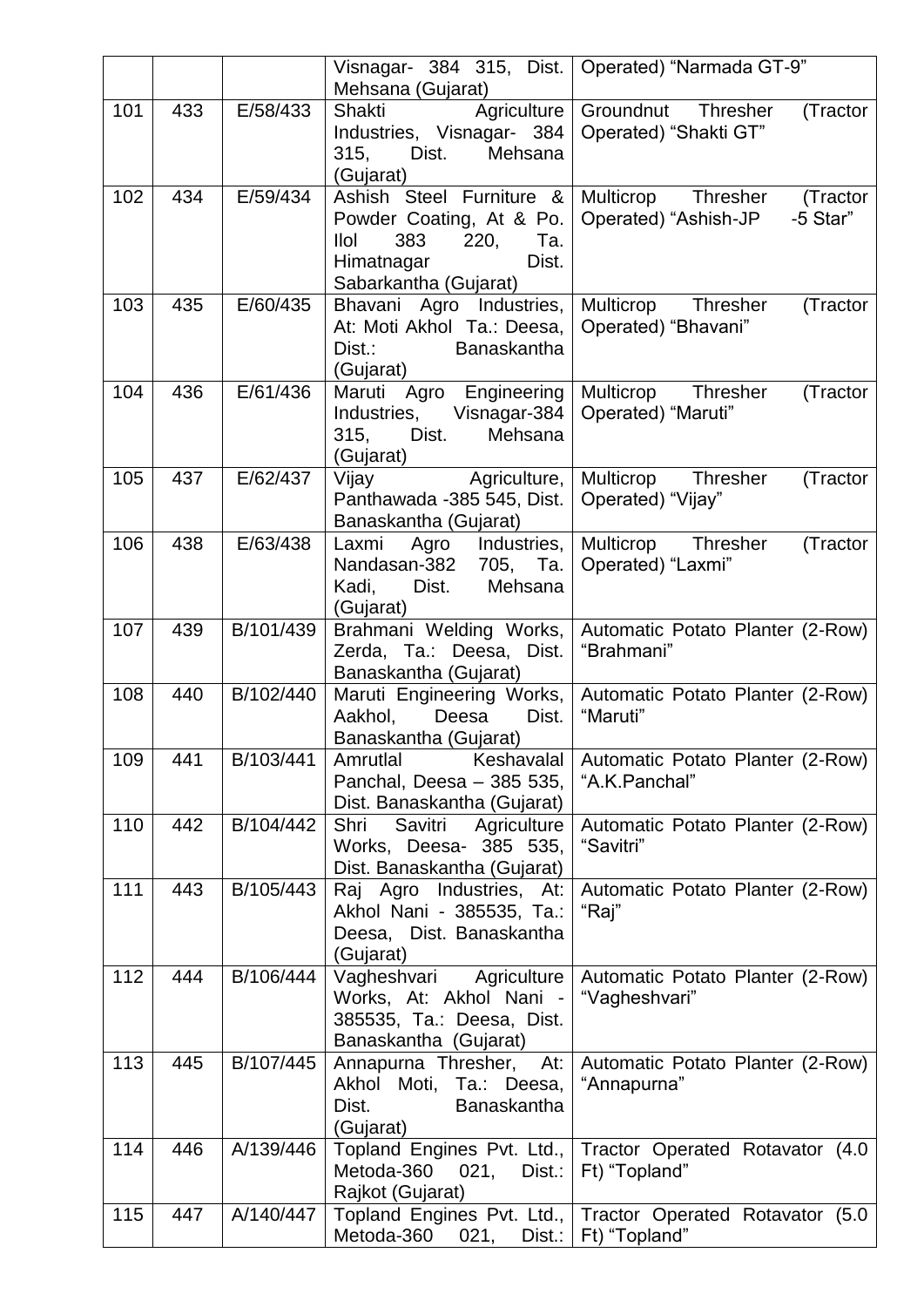|     |     |           | Rajkot (Gujarat)                                                                                        |                                                                                                        |
|-----|-----|-----------|---------------------------------------------------------------------------------------------------------|--------------------------------------------------------------------------------------------------------|
| 116 | 448 | A/141/448 | Metoda-360<br>Dist.:<br>021.<br>Rajkot (Gujarat)                                                        | Topland Engines Pvt. Ltd., Tractor Operated Rotavator (6.0<br>Ft) "Topland"                            |
| 117 | 449 | D/102/449 | RSR Retail Pvt. Ltd., Noida-<br>201 301 (U.P.)                                                          | Battery Operated (Solar Charged)<br>Knapsack Sprayer "RSR Retail<br>Pvt. Ltd., HY-915"                 |
| 118 | 450 | D/103/450 | RSR Retail Pvt. Ltd., Noida-<br>201 301 (U.P.)                                                          | Dual Type (Battery-Solar charged<br>/ Hand) Knapsack Sprayer "RSR<br>Retail Pvt. Ltd., HY-935"         |
| 119 | 451 | D/104/451 | Hymark Agritech Pvt. Ltd.,<br>Noida-201 301 (U.P.)                                                      | <b>Battery Operated (Solar Charged)</b><br>Knapsack Sprayer<br>"Hymark<br>Agritech Pvt. Ltd. - HK-58S" |
| 120 | 452 | F/29/452  | Parishram Agro Industries,<br>At.: Kantala, Ta.: Kodinar,<br>Dist.: Gir Somnath (Gujarat)               | Chaff<br>Cutter<br>$(2-HP)$<br>Power<br>Operated) "Parishram"                                          |
| 121 | 453 | A/142/453 | Shree Jalaram Engineering<br>Works, At.: Netrang - 393<br>Dist.:<br>130,<br><b>Bharuch</b><br>(Gujarat) | Nine Tyne Cultivator (Shovel-cum-<br>Sweep Type) (Tractor Mounted)<br>Shree Jalaram"                   |
| 122 | 454 | A143/454  | Shri Savitri<br>Agriculture<br>Works, Deesa- 385 535.<br>Dist. Banaskantha (Gujarat)                    | Nine Tyne Cultivator<br>(Tractor<br>Mounted) "Savitri"                                                 |
| 123 | 455 | A/144/455 | Bhagvanbhai Lavjibhai,<br>Surendranagar - 363 020<br>(Gujarat)                                          | Nine Tyne Cultivator (Tractor<br>Mounted) "Bhagvanbhai Lavjibhai"                                      |
| 124 | 456 | A/145/456 | Savitri<br>Shri<br>Agriculture<br>Works, Deesa- 385 535,<br>Dist. Banaskantha (Gujarat)                 | <b>Tractor Mounted Leveller "Savitri"</b>                                                              |
| 125 | 457 | A/146/457 | Raj Agro Industries,<br>At:<br>Akhol Nani - 385535, Ta.:<br>Deesa, Dist. Banaskantha<br>(Gujarat)       | Tractor<br><b>Offset</b><br>Mounted<br><b>Disc</b><br>Harrow (7x7 Disc) "Raj"                          |
| 126 | 458 | F/30/458  | Akshar Agro Engineering,<br>Veraval (Shapar) - 360 024,<br>Dist. Rajkot (Gujarat)                       | Mobile Shredder (Centre Walk-<br>Tractor Operated) "Akshar"                                            |
| 127 | 459 | D/105/459 | Aepic<br>Agrotech,<br>Chanasma-384 220, Dist.:<br>Patan (Gujarat)                                       | <b>Battery</b><br>Operated<br>Knapsack<br>Sprayer "Aepic-Pulse"                                        |
| 128 | 460 | A/147/460 | Hiren Engineering Works,<br>Navagam - Kardej, Dist.<br>Bhavnagar (Gujarat)                              | Two<br><b>Bottom</b><br>Hydraulically<br>Reversible Mould Board Plough<br>(Tractor Mounted) "Hiren"    |
| 129 | 461 | D/106/461 | Industries,<br>M.V.<br>Agro<br>Pilkhuwa-245 304 (U.P.)                                                  | Operated<br>Knapsack<br>Battery<br>Sprayer "Varsha MV-401"                                             |
| 130 | 462 | D/107/462 | M.V.<br>Agro<br>Industries,<br>Pilkhuwa-245 304 (U.P.)                                                  | Dual Type Knapsack Sprayer<br>"Varsha MV-402"                                                          |
| 131 | 463 | B/108/463 | Industries,<br>Sahas<br>Agro<br>Vavdi - 360<br>004, Dist.<br>Rajkot (Gujarat)                           | Seed cum Fertilizer Drill (9-Tyne)<br>"Sahas Agro"                                                     |
| 132 | 464 | B/109/464 | Sahas<br>Industries,<br>Agro<br>$-360$<br>Vavdi<br>004, Dist.<br>Rajkot (Gujarat)                       | Seed cum Fertilizer Drill (11-Tyne)<br>"Sahas Agro"                                                    |
| 133 | 465 | B/110/465 | Sahas<br>Industries,<br>Agro<br>360<br>004, Dist.<br>Vavdi<br>$\frac{1}{2}$<br>Rajkot (Gujarat)         | Seed cum Fertilizer Drill (19-Tyne)<br>"Sahas Agro"                                                    |